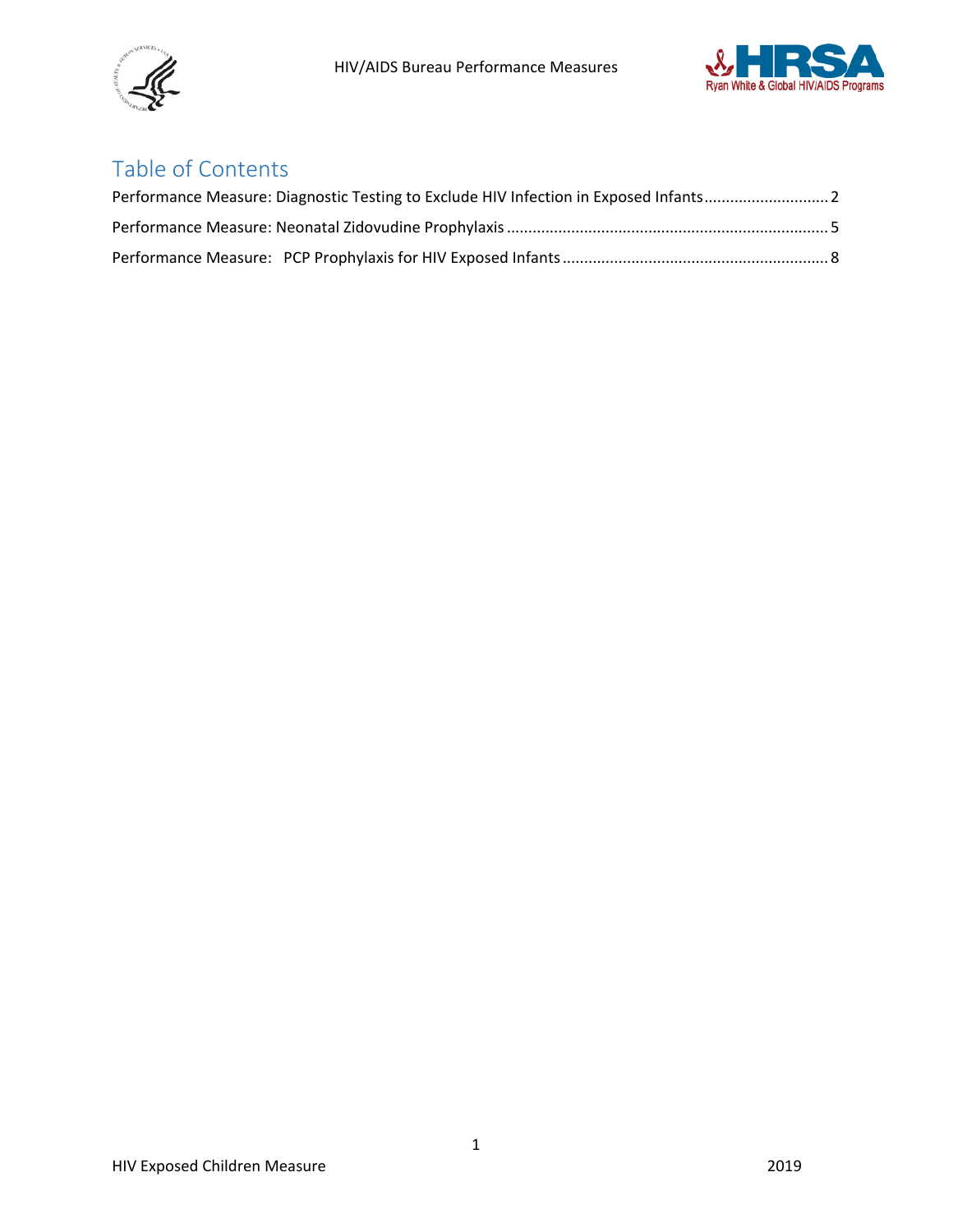



# **Performance Measure: Diagnostic Testing to Exclude HIV Infection in Exposed Infants National Quality Forum #:** None

Description: Percentage of exposed infants<sup>1</sup> born to HIV-infected women who received recommended virologic diagnostic testing<sup>2</sup> for exclusion of HIV infection in the measurement year

**Numerator:** Number of HIV-perinatally exposed infants who had at least two virologic diagnostic tests performed at appropriate time points<sup>2</sup> by age of six months to definitively exclude HIV infection

**Denominator:** Number of HIV-perinatally exposed infants who

- Were 6-12 months of age at any point in the measurement year; And
- Who had a medical visit with a provider with prescribing privileges<sup>3</sup> at least once in the measurement year

#### **Patient Exclusions:**

- Patients who were newly enrolled after six months of age
- Patients diagnosed with HIV infection

#### **Data Elements:**

1. Was the patient 6-12 months of age at any point in the measurement year? (Y/N)

a. If yes, was the infant born to an HIV-infected woman? (Y/N)

i. If yes, was the patient seen by a provider with prescribing privileges during the measurement year? (Y/N)

> 1. If yes, did the infant have documentation of receiving at least two virologic diagnostic tests at recommended time points<sup>2</sup> to definitively exclude HIV infection? (Y/N)

> > a. If yes, list dates.

#### **Data Sources:**

- Electronic Medical Record/Electronic Health Record
- CAREWare, Lab Tracker or other electronic database
- Medical record data abstraction by grantee of the sample records
- Billing Records

#### **National Goals, Targets, or Benchmarks for Comparison:** None

#### **Outcome Measures for Consideration:**

- Median age of diagnosis of HIV infection
- Median age of exclusion of HIV infection
- Rate of opportunistic infections among clinic population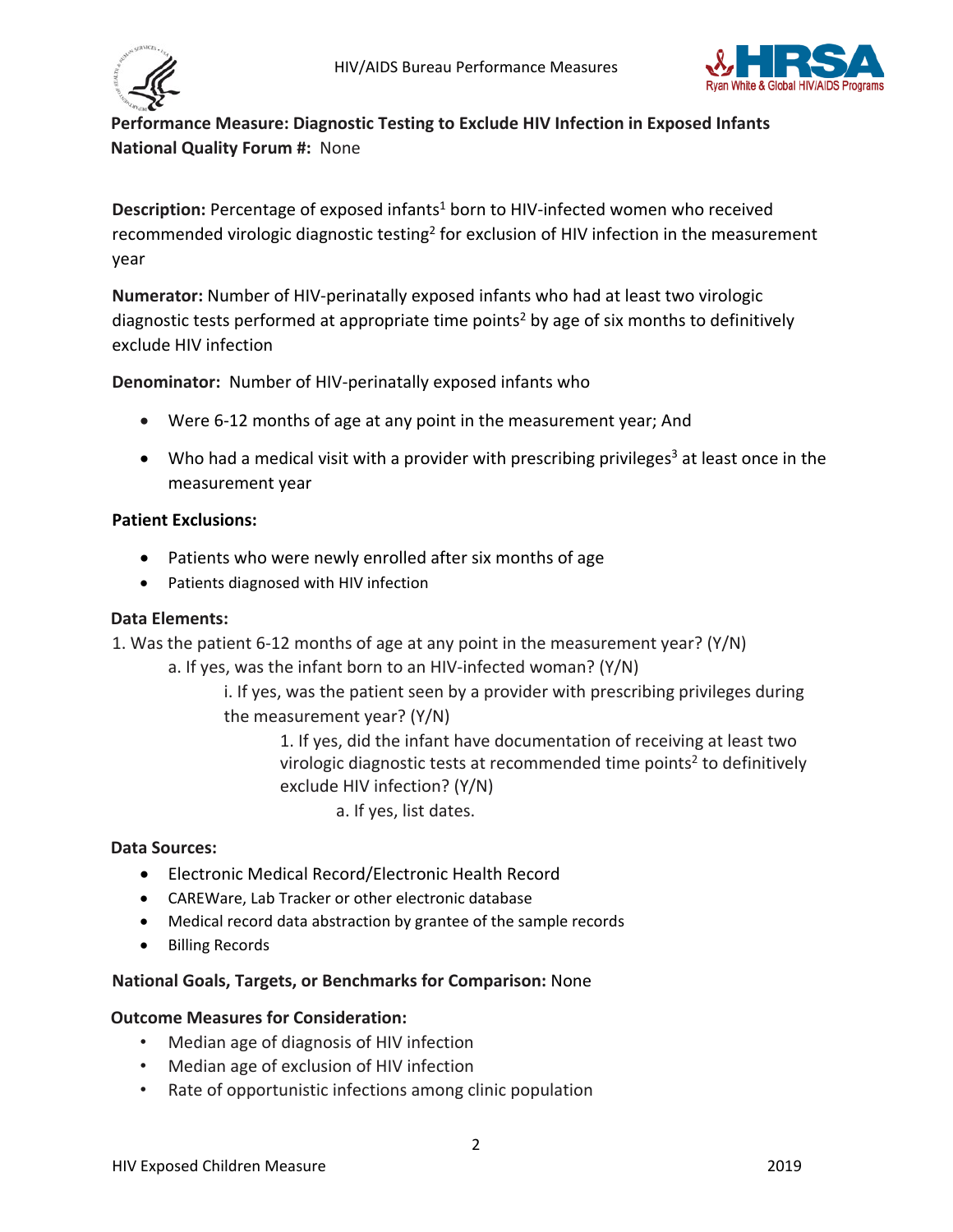



#### **Basis for Selection:**

HIV virologic testing should be performed at a minimum at ages 14 to 21 days, 1 to 2 months and 4 to 6 months of age.

Antibiotic prophylaxis against PCP is recommended for infants with indeterminate HIV infection starting at 4-6 weeks of life or until they are determined to be uninfected. Diagnostic testing allows PCP prophylaxis to be avoided or stopped if confirmed uninfected.<sup>4</sup>

# **U.S.** Department **of Health & Human Services Guidelines:**

- Virologic assays that directly detect HIV must be used to diagnose HIV in infants and children aged <18months with perinatal and postnatal HIV exposure; HIV antibody tests should not be used (AII).
- HIV RNA or HIV DNA NATs are generally equally recommended (AII)
- An assay that detects HIV non-B subtype viruses or Group O infections is recommended for use in infants and children who were born to mothers with known or suspected nonsubtype virus or Group O infections (AII).
- Virologic diagnostic testing is recommended for all infants with perinatal HIV exposure at the following ages:
	- 14 to 21 days (AII)
	- 1 to 2 months (AII)
	- 4 to 6 months (AII)
- For infants at higher risk of perinatal HIV transmission, additional virologic diagnostic testing is recommended at birth (AII) and at 2 to 4 weeks after cessation of antiretroviral prophylaxis (BII)
- A positive virologic test should be confirmed as soon as possible by a repeat virologic test on a second specimen (AII)
- Definitive exclusion of HIV infection in nonbreastfed infants is based on two or more negative virologic tests, with one obtained at age  $\geq 1$  month and one at age  $\geq 4$  months, or two negative HIV antibody tests from separate specimens obtained at age  $\geq 6$  months (AII)
- Some experts confirm the absence of HIV at 12 to 18 months of age in children with prior negative virologic tests by performing an HIV antibody test to document loss of maternal HIV antibodies (BIII)
- Since children aged 18 to 24 months with perinatal HIV exposure occasionally have residual maternal HIV antibodies, definitive exclusion or confirmation of HIV infection in children in this age group who are HIV antibody-positive should be based on an HIV NAT (AII)
- Diagnostic testing in children with nonperinatal exposure only or children with perinatal exposure >24 months relies primarily on the use of HIV antibody tests; when acute HIV infection is suspected, additional testing with an HIV NAT may be necessary to diagnose HIV (AII)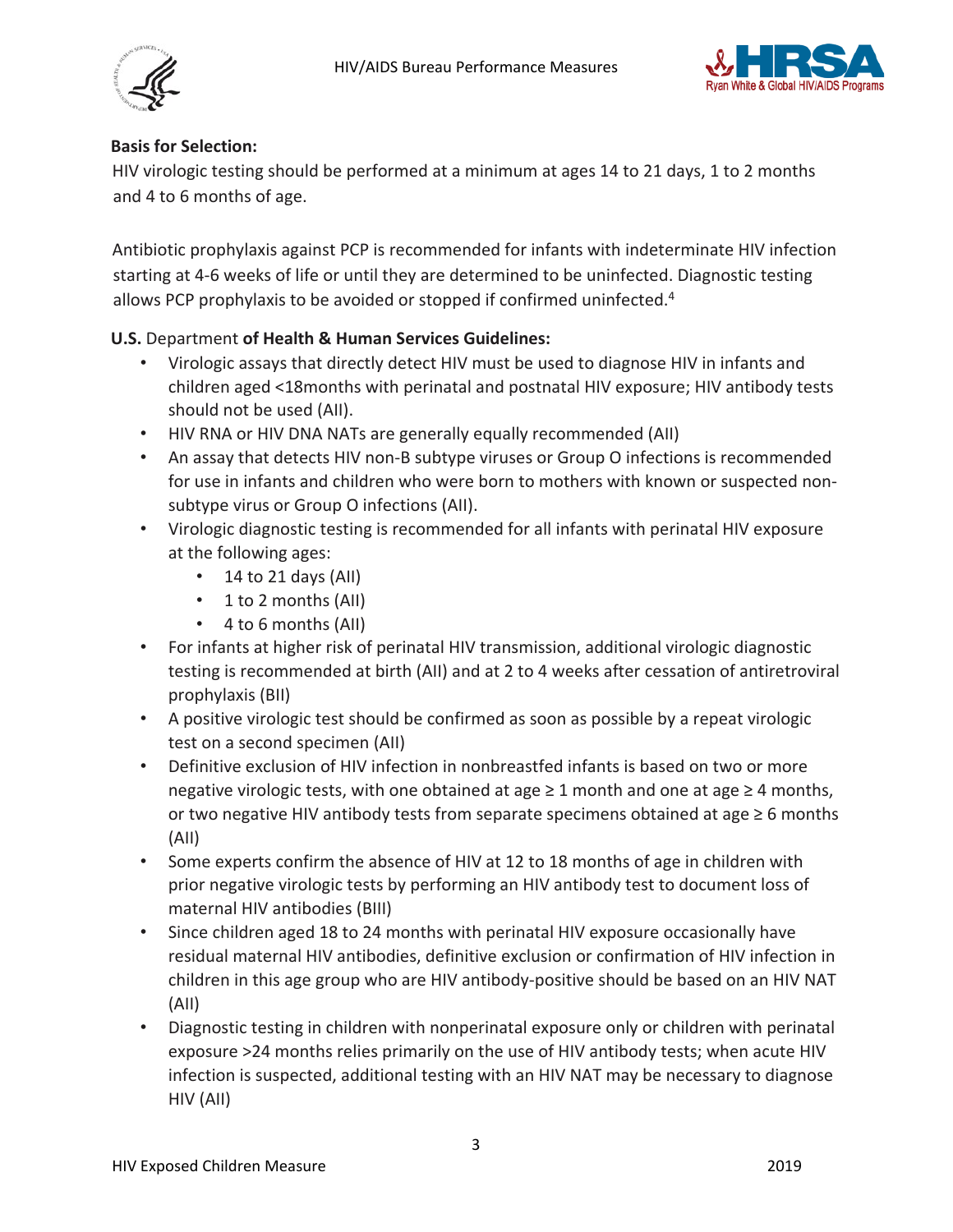



#### **References/Notes:**

 $1$  For the purposes of this measure "infants" includes all patients 6 to 12 months of age.

<sup>2</sup> Definitive exclusion of HIV infection in non-breastfed infants is based on 2 or more negative virologic test, with 1 obtained at age≥ 1 month and 1 at age ≥4 months, or 2 or negative HIV antibody tests from separate specimens obtained at age ≥6 months (AII).

 $3$  A "provider with prescribing privileges" is a health care professional who is certified in his/her jurisdiction to prescribe medications.

<sup>4</sup> Panel on Antiretroviral Therapy and Medical Management of HIV-Infected Children. [Guidelines for the](https://aidsinfo.nih.gov/contentfiles/lvguidelines/PediatricGuidelines.pdf) [Use of Antiretroviral Agents in Pediatric HIV Infection.](https://aidsinfo.nih.gov/contentfiles/lvguidelines/PediatricGuidelines.pdf) Available online. Accessed January 2019. Section C-1.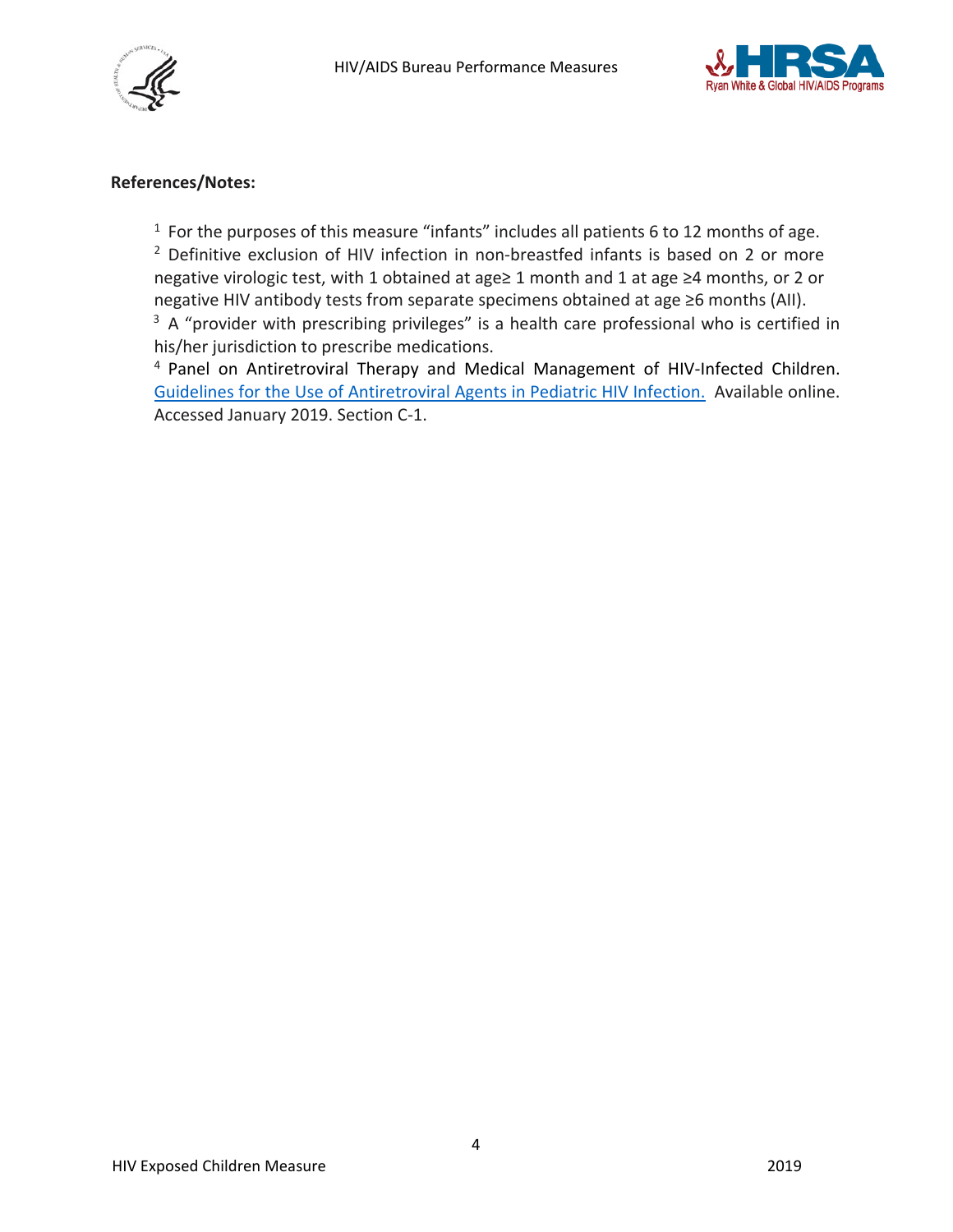



# <span id="page-4-0"></span>**Performance Measure: Neonatal Zidovudine Prophylaxis National Quality Forum #:** None

**Description:** Percentage of infants<sup>1</sup> born to HIV-infected women who were prescribed ZDV prophylaxis<sup>2</sup> for HIV within 12 hours of birth during the measurement year

**Numerator:** Number of infants born to HIV-infected women who were prescribed ZDV prophylaxis within 12 hours of birth during the measurement year

## **Denominator:**

Number of infants who:

- Were born to HIV-infected women during the measurement year; and
- Had a visit with a provider with prescribing privileges<sup>3</sup> in an HIV setting  $4$  during the measurement year

#### **Patient Exclusions:** None available at this time

#### **Data Elements:**

1. Was the infant born to an HIV-infected woman during the measurement year? (Y/N) a. If yes, was the infant seen by a provider with prescribing privileges in an HIV setting during the measurement year? (Y/N)

i. If yes, was ZDV prophylaxis prescribed within 12 hours of (Y/N)

1. If yes, list the date.

#### **Data Sources:**

- Electronic Medical Record/Electronic Health Record
- CAREWare, Lab Tracker or other electronic data base
- Medical record data abstraction by grantee of a sample of records
- Billing records

**National Goals, Targets, or Benchmarks for Comparison:** None available at this time

**Outcome Measures for Consideration:** Rate of perinatal transmission

#### **Basis for Selection:** <sup>5</sup>

Zidovudine was shown in the PACTG 076 study to effectively reduce perinatal HIV transmission and is recommended for all neonates born to mothers with HIV infection. In the PACTGG 076 study, zidovudine alone was shown to effectively reduce perinatal HIV transmission and is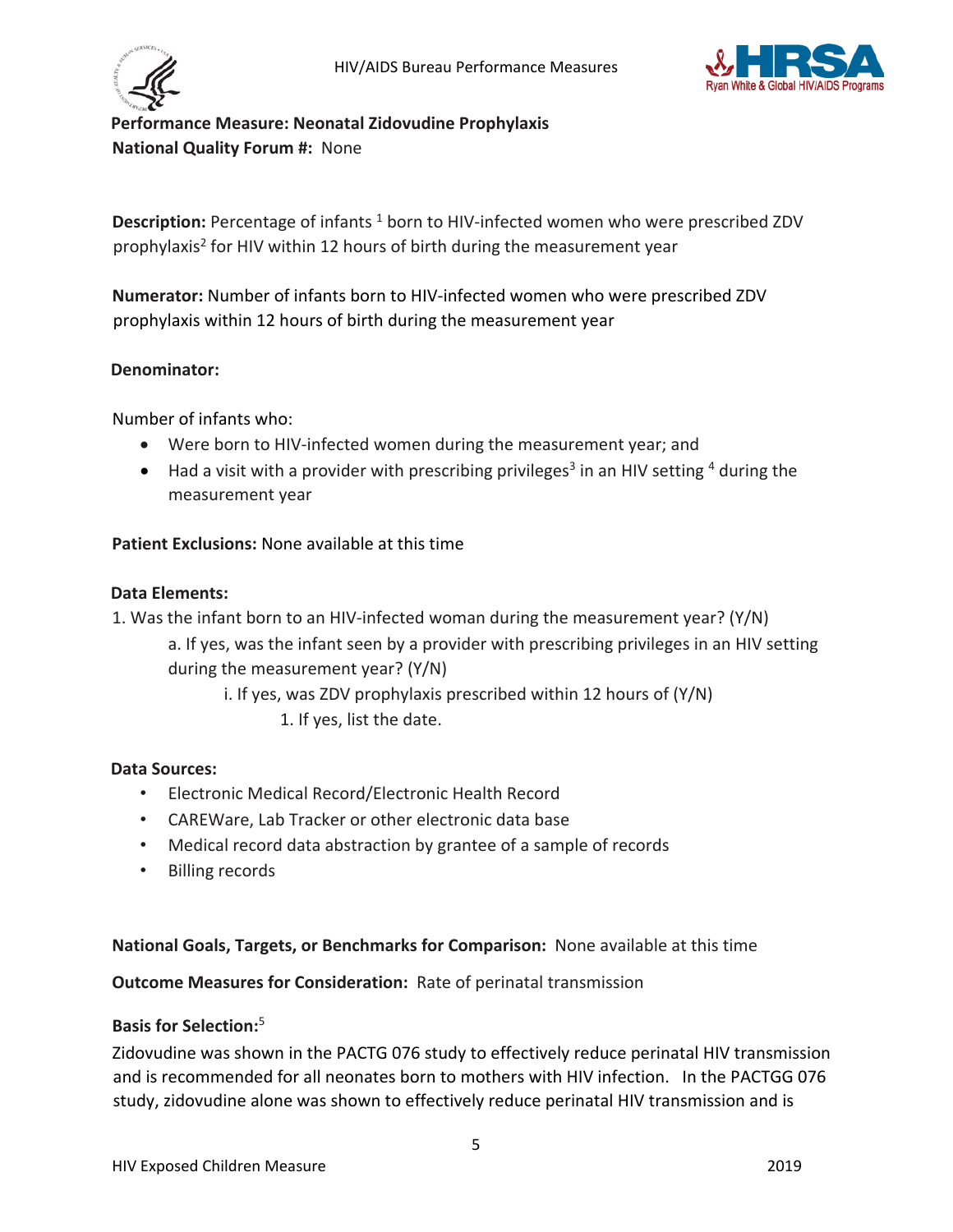



recommended as prophylaxis for neonates whose mothers received ART that resulted in consistent virologic suppression during pregnancy. Page 185 of guideline.

All HIV-exposed infants should receive postpartum antiretroviral (ARV) drugs to reduce perinatal transmission of HIV. The most important contributors to the risk of HIV transmission to an HIV-exposed infant are whether the mother has received antepartum/intrapartum antiretroviral therapy (ART) and her viral load; the risk of transmission is increased if maternal antepartum/intrapartum treatment was incomplete or not received and if maternal viral load is detectable, particularly if it is very high. There is a spectrum of transmission risk that depends on these and other maternal and infant factors, including mode of delivery, gestational age at delivery and maternal health status. In all situations, infant prophylaxis should be initiated as soon as possible after delivery. The interval during which infant prophylaxis can be initiated and still be of benefit is undefined; however, most studies support providing prophylaxis as early as possible after delivery.

# **US Public Health Guidelines: <sup>5</sup>**

- All HIV-exposed infants should receive postpartum antiretroviral (ARV) drugs to reduce the risk of perinatal transmission of HIV (AI). All newborns perinatally exposed to HIV should receive antiretroviral (ARV) drugs to reduce the risk of perinatal transmission of HIV (AI)
- Infant ARV prophylaxis—at gestational age-appropriate doses—should be initiated as close to the time of birth as possible, preferably within 6 to 12 hours of delivery (AII). Newborn ARV regimens-at gestational age appropriate doses- should be initiated as close to the time of birth as possible, preferably within 6 to 12 hours of delivery (AII)
- A 4-week neonatal zidovudine prophylaxis regimen can be used for full-term infants when the mother has received a standard antiretroviral therapy regimen (ART) during pregnancy with sustained viral suppression and there are no concerns related to maternal adherence (BII). Otherwise, a 6-week course as part of a combination infant prophylaxis regimen is recommended (AI).
- The National Perinatal HIV Hotline (1-888-448-8765) is a federally funded service providing free clinical consultation for difficult cases to providers caring for HIV-infected pregnant women and their infants, and can provide referral to local or regional pediatric HIV specialists.

# **References/Notes:**

 $1$  "Infants" includes all patients aged 12 months and younger.

 $<sup>2</sup>$  From the Department of Health and Human Services Guidelines: "Therefore, Panel on</sup> Treatment of HIV-Infected Pregnant Women and Prevention of Perinatal Transmission (the Panel) recommends a 4-week neonatal zidovudine prophylaxis regimen for full-term infants if the mother has received standard ART during pregnancy with sustained viral suppression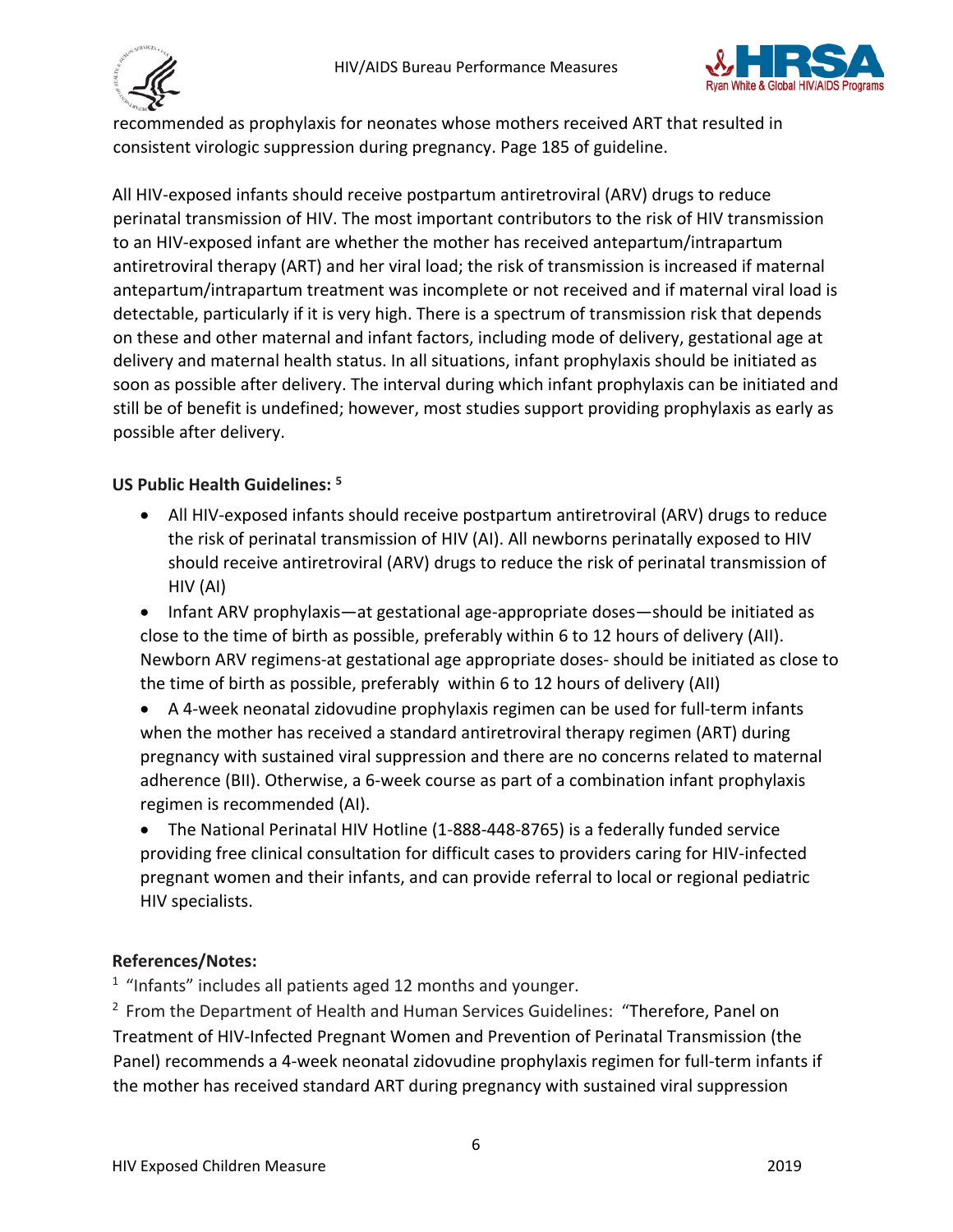



(usually defined as confirmed HIV RNA level below the lower limits of detection of an ultrasensitive assay) and there are no concerns related to maternal adherence. In all other cases, the infant should receive a 6-week course of zidovudine as part of a combination infant prophylaxis regimen. Dosing recommendations for zidovudine are available for premature infants and an intravenous preparation is available. Table 9 shows recommended zidovudine dosing based on gestational age, birthweight, and the status of maternal antepartum ARV regimens." Therefore, the Panel now recommends a 4-week neonatal zidovudine prophylaxis regimen for newborns if the mother received ART during pregnancy with viral suppression at or after 36 weeks gestation, and there are no concerns related to maternal adherence. Dosing recommendations for zidovudine are available for premature newborns and an intravenous preparation is available. Table 9 shows recommended neonatal zidovudine dosing based on gestational age and birthweight.

- $3$  A "provider with prescribing privileges" is a health care professional who is certified in his/her jurisdiction to prescribe medications.
- <sup>4</sup> An HIV care setting is one that received Ryan White HIV/AIDS Program funding to provide HIV care.
- <sup>5</sup> Panel on Treatment of HIV-Infected Pregnant Women and Prevention of Perinatal Transmission. Recommendations for Use of Antiretroviral Drugs in Pregnant Women with HIV Infection and Interventions to Reduce Perinatal HIV Transmission in the United States. <https://aidsinfo.nih.gov/contentfiles/lvguidelines/PerinatalGL.pdf>

Available online. Accessed January 2019.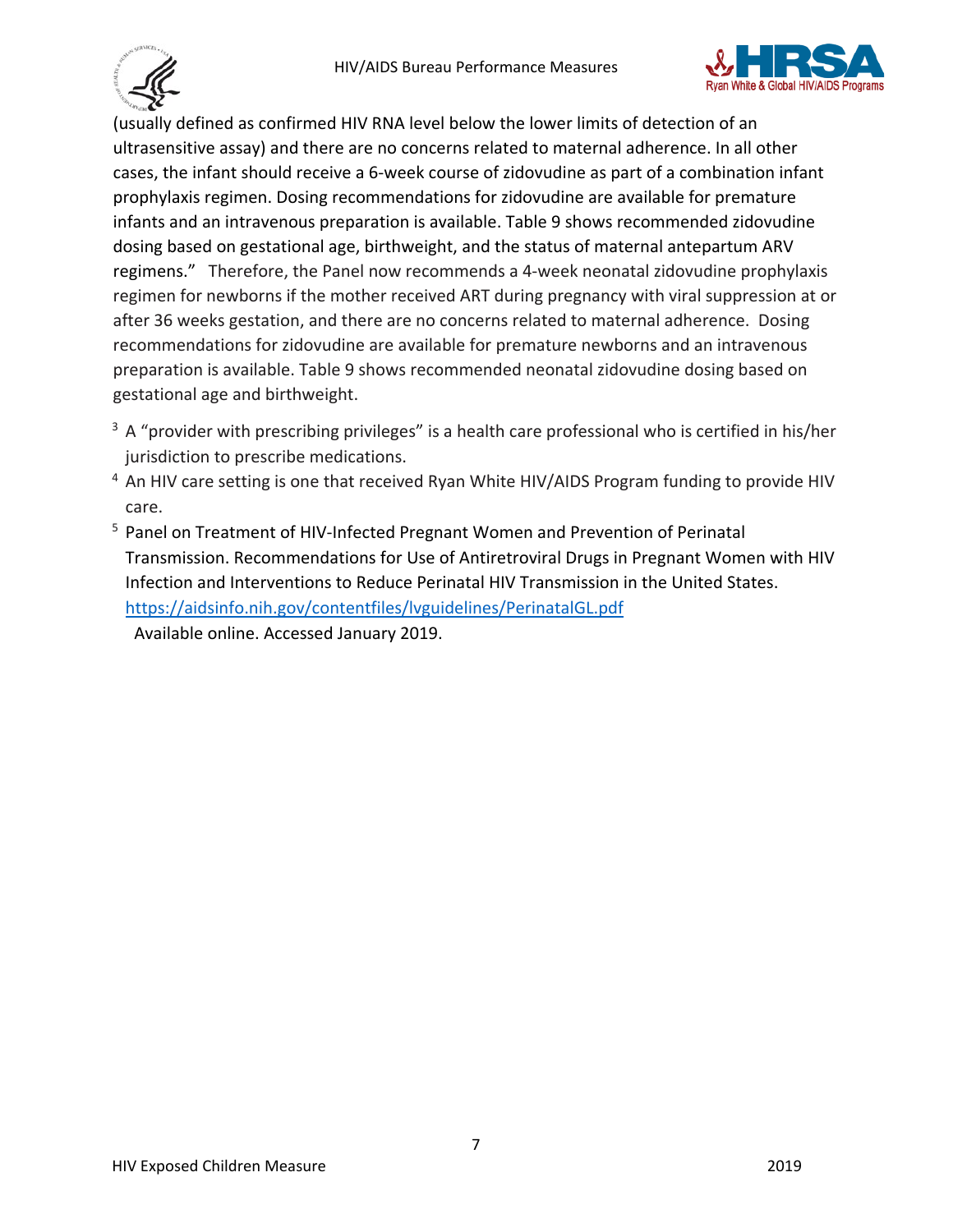



# <span id="page-7-0"></span>**Performance Measure: PCP Prophylaxis for HIV Exposed Infants National Quality Forum #**: **None**

**Description:** Percentage of eligible infants<sup>1</sup> with HIV-exposure who were prescribed PCP prophylaxis in the measurement year

**Numerator:** Number of HIV-exposed infants who were prescribed PCP prophylaxis during the measurement year

## **Denominator:**

Number of HIV-exposed infants:

- In whom HIV infection has not been presumptively excluded<sup>2</sup> by 6 weeks of age; **And And**
- Had a medical visit with a provider with prescribing privileges<sup>3</sup>at least once in the measurement year

**Patient Exclusions:** Patients who are diagnosed with HIV infection

#### **Data Elements:**

- 1. Was the infant seen by a provider with prescribing privileges during the measurement year? (Y/N)
	- a. Was the infant HIV-exposed (born to an HIV-infected woman)? (Y/N)
		- i. If yes, was the infant ≥ 6 weeks of age at any point during the measurement year? (Y/N)

1. If yes, was HIV presumptively excluded by six weeks of age? (Y/N)

> a. If no, was the infant prescribed PCP prophylaxis during the measurement year? (Y/N)

> > i. If yes, list the date

#### **Data Sources:**

- Electronic Medical Record/Electronic Health Record
- CAREWare, Lab Tracker or other electronic database
- Medical record data abstraction by grantee of a sample of records
- Billing records